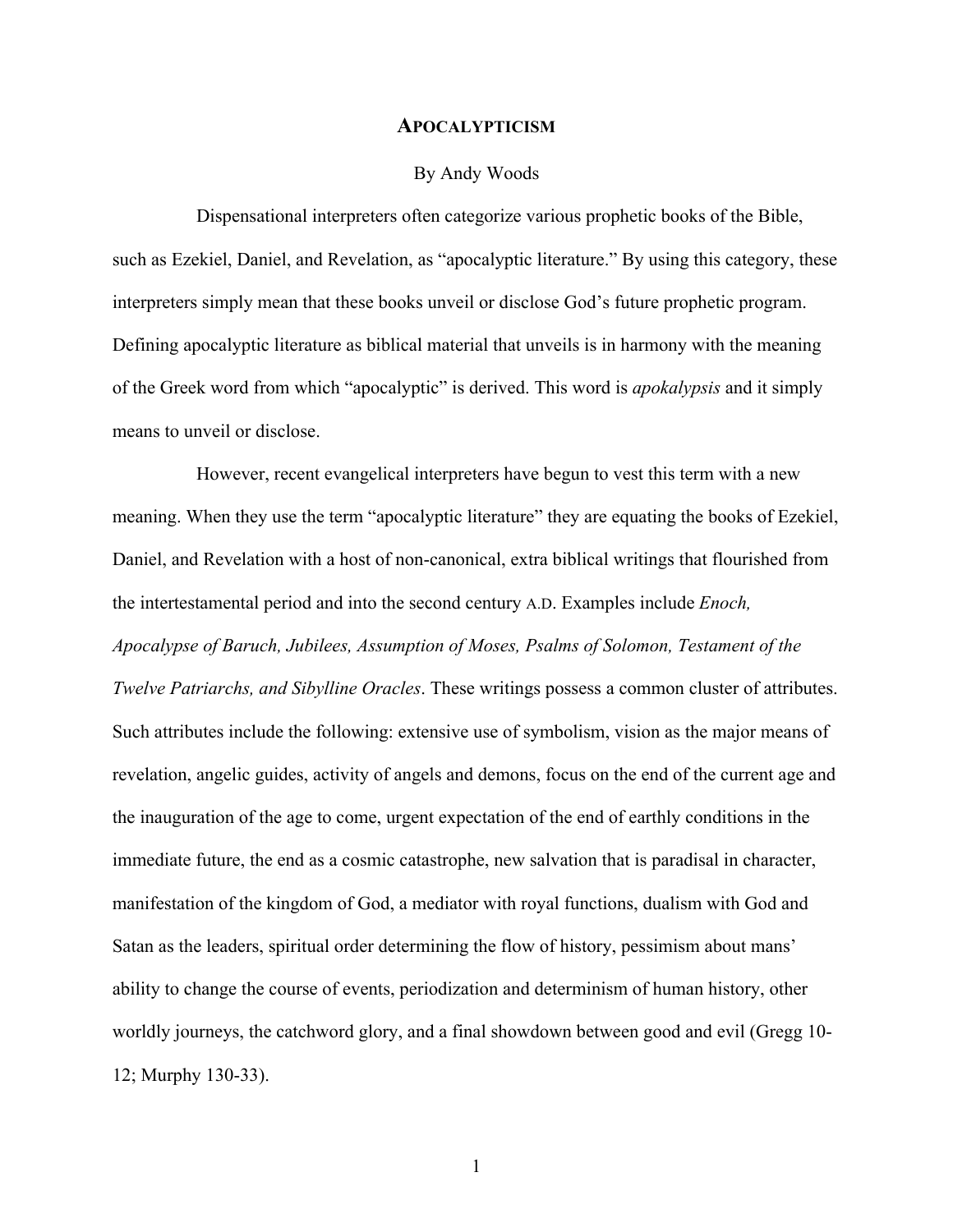It is argued that Ezekiel, Daniel, and Revelation share many of these characteristics. On this basis, these canonical books are also categorized as apocalyptic literature. The Book of Revelation in particular is categorized with the apocalyptic writings. Not only does the Revelation share many features with these extra biblical books, but it also was composed during the same general time period when the apocalyptic writings were composed. There is no doubt that Revelation is similar to the apocalyptic writings in several respects. However, categorizing Revelation with the apocalyptic writings significantly challenges the traditional, dispensational interpretation of Revelation. The decision to classify Revelation with the apocalyptic genre alters the hermeneutical principles that one uses in interpreting the book. Consequently, numerous hermeneutical doors seem to open to the extent that Revelation's character is viewed as apocalyptic.

For example, it becomes difficult to approach the text with the same literal approach that one uses when interpreting other sections of Scripture. Gregg contends that although taking the text literally, unless it yields an absurd result, is good rule of thumb to follow when dealing with other types of biblical material, this approach does not work in the case of apocalyptic literature where literalism is the exception and symbolism is the norm (Gregg 11). Apocalyptic writings cannot be interpreted literally because such writings represent crisis literature (Collins 38). In order to highlight the severity of the crisis, the apocalyptist spoke in exaggerated terms. Take by way of analogy the statement, "my world has come to an end because my girlfriend has broken up with me." This statement obviously does not communicate a literal end of the world. Rather, it is using heightened language in order to communicate the significance of a personal event. If John used the same methodology in Revelation, then statements such as half of the world's population being destroyed (Rev 6:8; 9:15) and the greatest earthquake in human history (Rev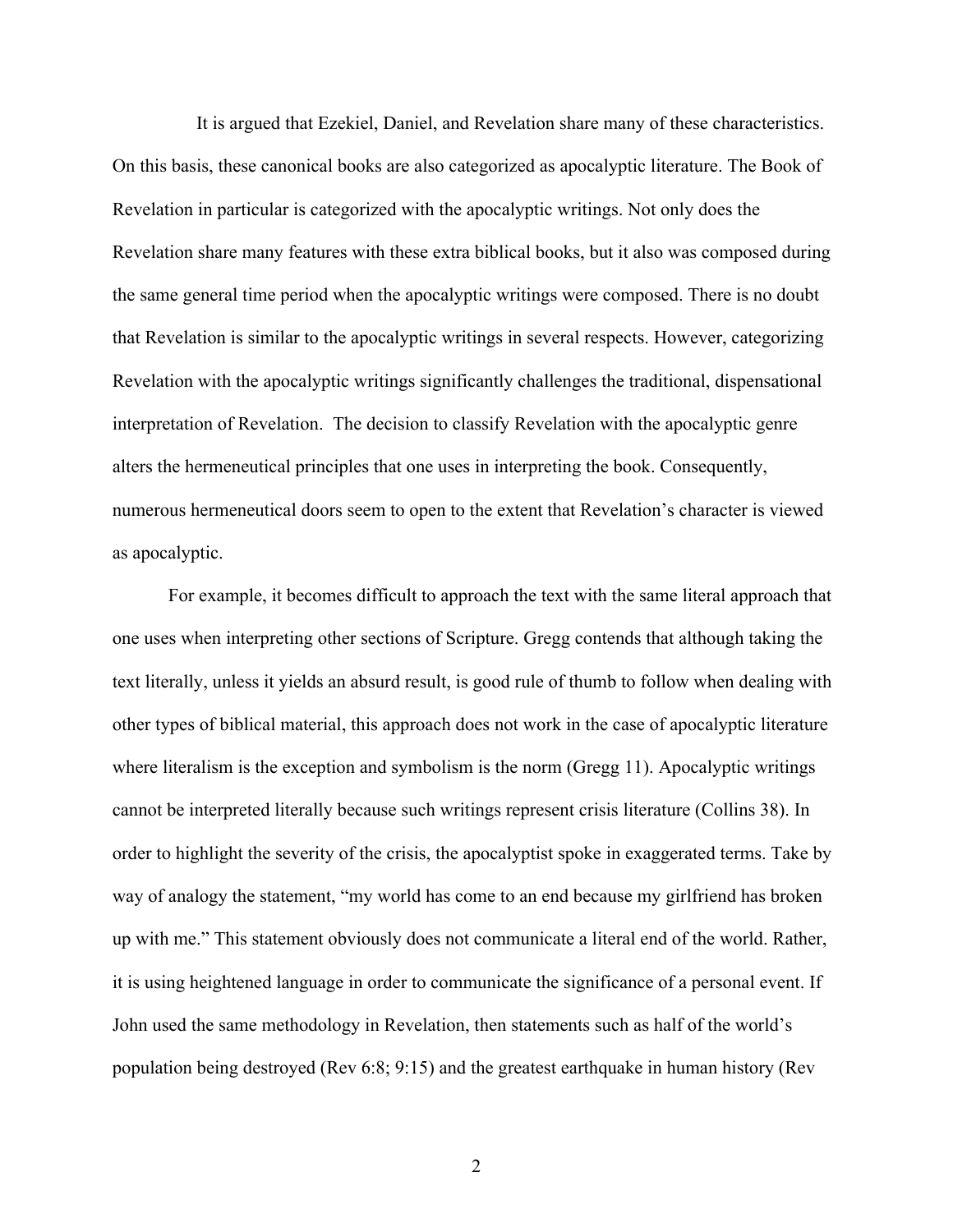16:18) cannot be construed literally. Rather, they similarly represent heightened language communicating a past event that the people of God experienced. Perhaps such an event was oppression by Jerusalem or Rome. Understanding Revelation in such hyperbolic terms opens the possibility that the global language may in actuality be descriptive of a localized historical phenomenon that John has invested with global language. This mindset opens the door to historicism and preterism.

Moreover, the notion that John used secret codes to disguise the enemies of God's people mentioned in the book also becomes viable if Revelation is apocalyptic. At times, the apocalyptists disguised through symbolic language the entity that was oppressing them. The apocalyptic writer sought to give hope to the oppressed people of God by predicting the cataclysmic destruction of the enemy that was persecuting them. However, because of fear of retaliation, the apocalyptist was not free to identify the oppressor. Thus, the message had to be disguised in symbolic dress (Kallas 70). For example, apocalyptic writings sometimes used Babylon as a code for Rome (*Sibylline Oracles* V. 143, 159-60, 434). If John was following this pattern, he also does not mean Babylon when he says Babylon. Instead, he is using the word Babylon as a symbolic disguise to identify an oppressor. Thus, when John mentioned Babylon, he might have had in mind Jerusalem or Rome.

Multivalence is another hermeneutical door that opens when Revelation is classified as belonging to the apocalyptic category. Because the Babylonian crisis furnished the paradigm for perceiving later crises, Jewish apocalypses emphasized repetitious patterns rather than individual historical circumstances (Collins 51). If John employs apocalyptic multivalence in Revelation, it is possible that the events of the book cannot be anchored to one event but rather can recur repeatedly throughout history. For example, some maintain that Babylon not only refers to a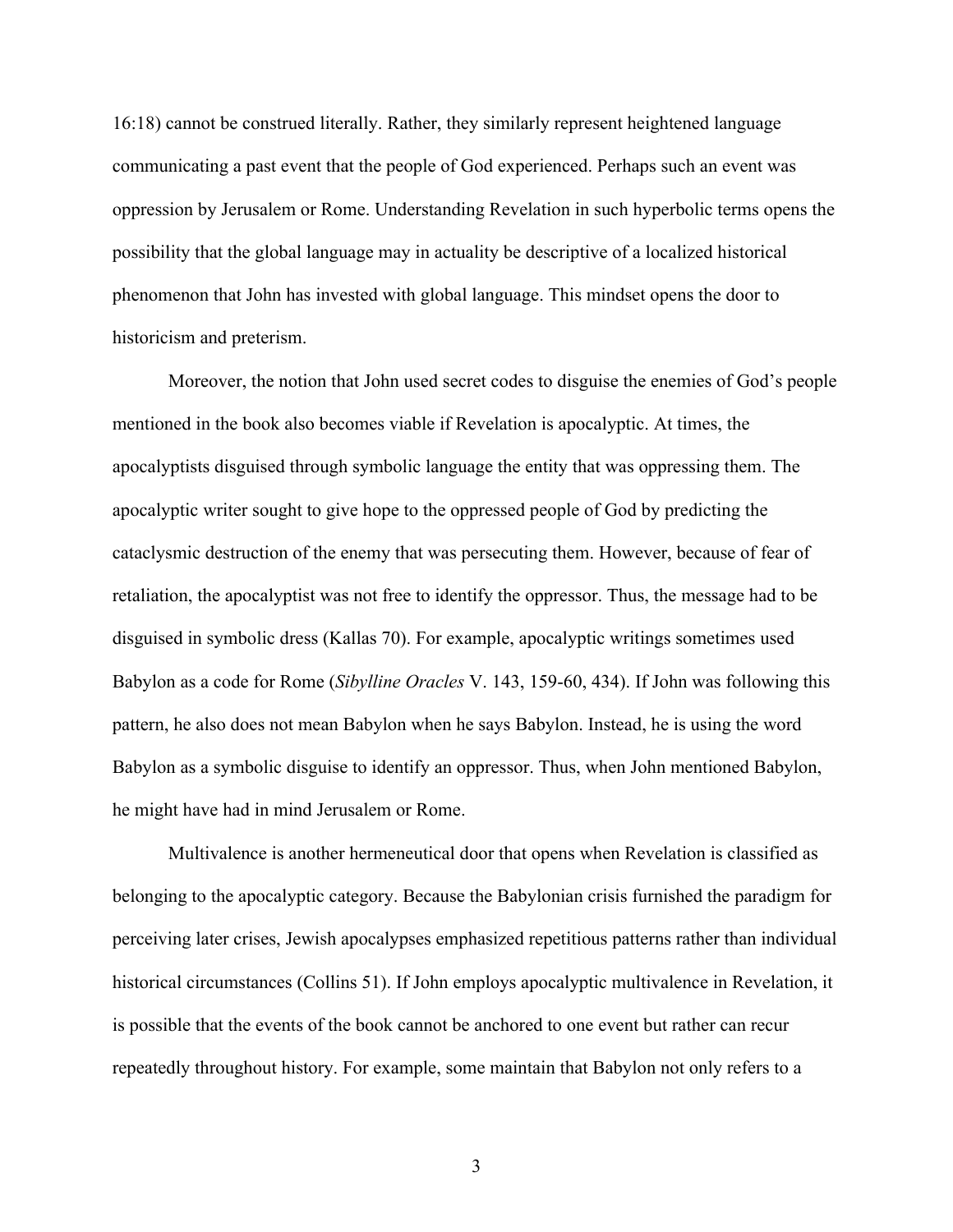future empire but to historical Jerusalem as well. It is also argued that the beast of Revelation 13 refers simultaneously to both Nero as well as a future antichrist (Pate and Haines 42-44).

Categorizing Revelation as apocalyptic also influences how one interprets Revelation's numbers. Other apocalypses typically used numbers to convey concepts rather than count units (Gregg 11-12). Thus, categorizing Revelation as apocalyptic literature moves the interpreter away from a literal understanding of Revelation's numbers and more toward a symbolic interpretation. Many conclude that the number 1000 mentioned six times in Revelation 20 refers to an extended period of time rather than a literal 1000-year time period. Others show a similar reluctance of taking the number 144,000 (Rev 7) literally. Still others have questioned a literal interpretation of the numerical measurements of the eternal city described in Rev 21–22.

However, opening these hermeneutical doors on the basis of categorizing Revelation with the apocalyptic books is unjustified. A closer scrutiny demonstrates that the differences between Revelation and the apocalyptic works outweigh any similarities between the two (Thomas, *Evangelical Hermeneutics*, 323-38). For example, although apocalyptic literature was typically pseudonymous, Revelation bears the name of its author (Rev 1:1, 4, 9; 22:8). Moreover, Revelation fails to share the pessimism of the apocalyptists who despaired of all human history. Rather, Revelation reflects the optimism of God working redemptively through the lamb presently as well as in the future. Furthermore, apocalyptic literature contains no epistolary material. By contrast, seven ecclesiastical epistles are found in Revelation 2–3.

In addition, non-canonical apocalyptic literature did not emphasize moral imperatives. Although there are occasional exceptions to this rule (1 Enoch 91:19), the apocalyptists are not generally motivated by a strong sense of moral urgency. The reason for this is the apocalyptists' conviction that they were part of the righteous remnant. They saw their role as one of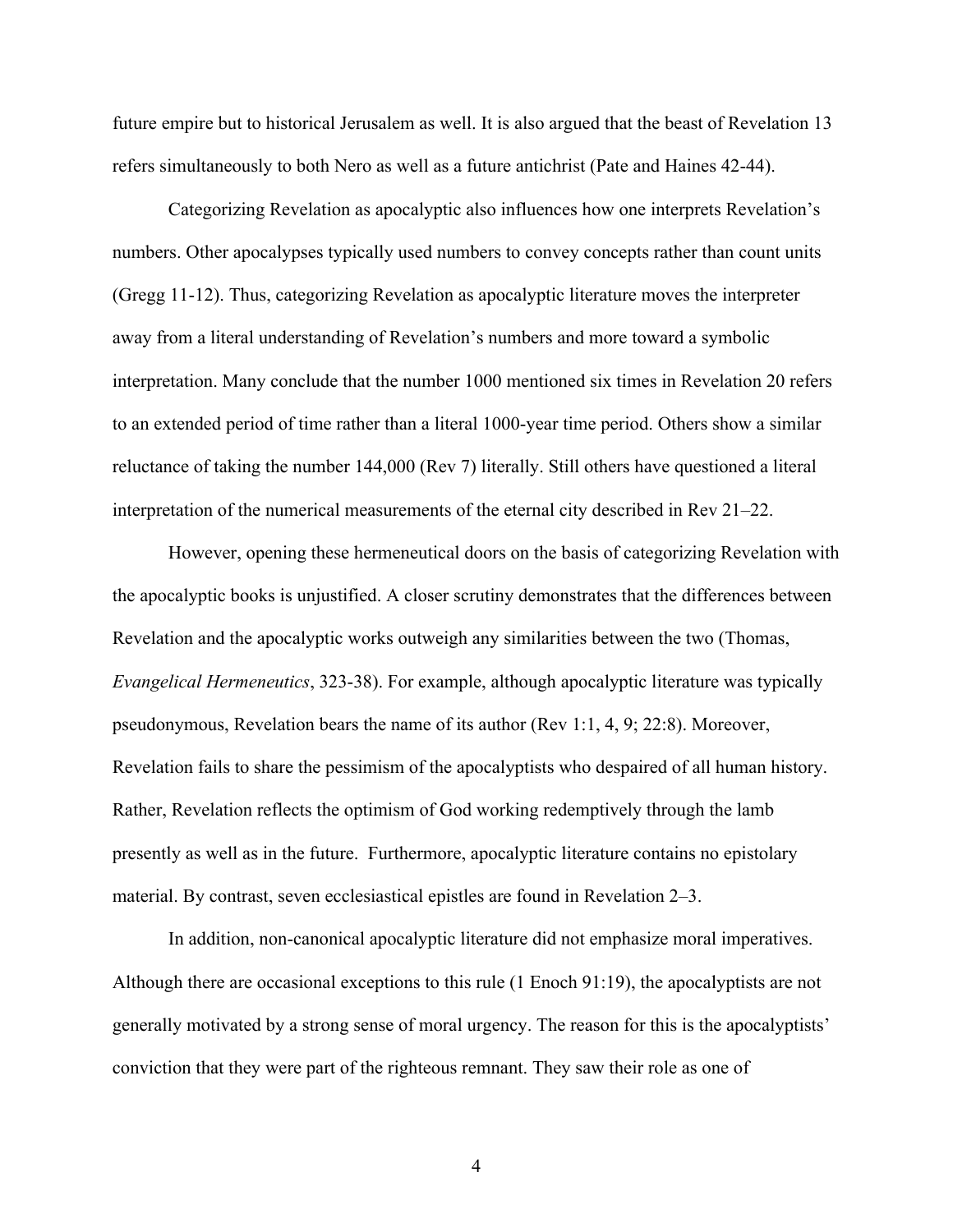encouraging the remnant to endure, remain faithful, and have hope rather than persuade people to turn from known sin (Ehrman 227). By contrast, Revelation utilizes moral imperatives. Humanity's need for repentance is not only found in Christ's exhortations to the seven churches (Rev 2:5, 16, 21, 22; 3:3, 19), but the exhortation to repent is found throughout the book as a whole (Rev 9:20-21; 16:9, 11). Moreover, the coming of messiah in apocalyptic literature is something that takes place exclusively in the future. By contrast Revelation portrays Christ as having already come and laid the groundwork for His future coming through His redemptive death. Finally, Revelation makes numerous self-claims to be prophecy (Rev 1:3; 22:7, 10, 18, 19). In fact, Revelation employs the term *proph\_t\_s* or its cognates eighteen times. These differences between Revelation and apocalyptic literature are summarized in the following chart (Thomas, *Evangelical Hermeneutics*, 338).

| <b>Apocalyptic Genre</b>        | <b>Revelation</b>                    |
|---------------------------------|--------------------------------------|
| Pseudonymous                    | Not pseudonymous                     |
| Pessimistic about the present   | Not pessimistic about the present    |
| No epistolary framework         | Epistolary frame work                |
| Limited admonitions for moral   | Repeated admonitions for moral       |
| compliance                      | compliance                           |
| Messiah's coming exclusively    | Basis for Messiah's future coming is |
| future                          | past                                 |
| Does not call itself a prophecy | Calls itself a prophecy              |

Additional dissimilarities can be observed. For example, apocalyptic literature has a different view of suffering than that portrayed in Revelation. In apocalyptic writings, suffering is something that emanates from God opposing forces rather than from God Himself. The apocalyptists did not see suffering as something good that is to be submitted to. By contrast, in Revelation, suffering comes from the hand of God (Rev 5:5). Therefore, at times, suffering is something good and must be submitted to (Kallas 69-80). Moreover, apocalyptic literature is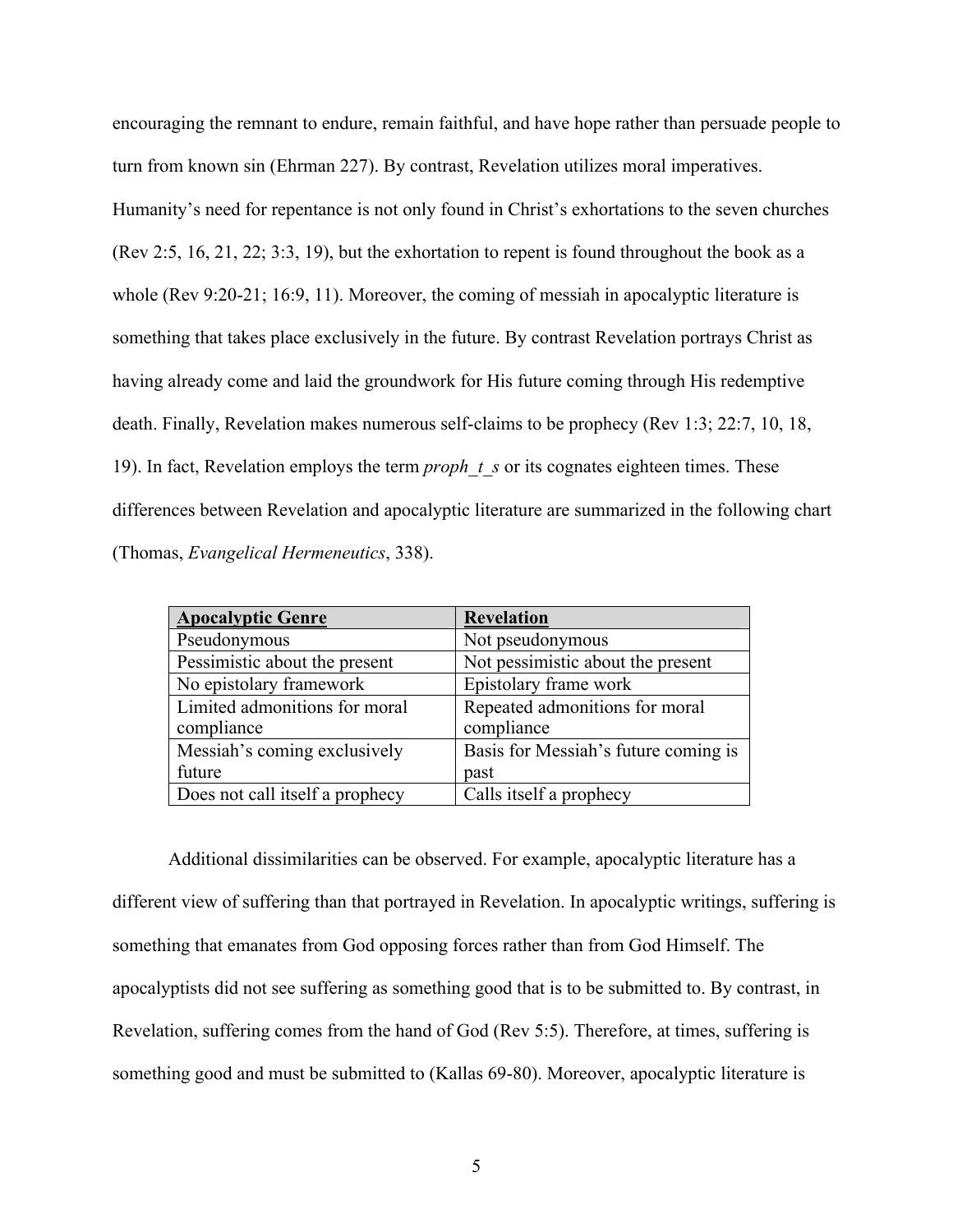pseudo-prophecy or *vaticinia ex eventu*, which means "prophecies after the fact." In other words, apocalyptists typically portray a historical event as future prophecy. However, this is not so in Revelation where John looks from his own day into the future (Morris 94). In addition, Revelation is dominated by an already not yet tension as John looked to the needs of his own day as well as the distant future Yet, this same tension is not evident in other apocalypses (Morris 94).

Furthermore, other apocalypses typically use numbers to convey concepts rather than count units. By contrast, Revelation appears to use many numbers to indicate specific count units. For example, many futurist scholars believe that various numbers found in Revelation, such as 1260 days (Rev 12:6) or 42 months (Rev 11:2; 13:5), are direct references to the unfulfilled aspects of Daniel's seventy weeks prophecy (Dan 9:24-27). Hoehner's calculations indicate that the fulfilled aspects of this prophecy had the potential of being accurate to the exact day (Hoehner 115-39). Therefore, it stands to reason that the prophecy's unfulfilled aspects will also be fulfilled to the minutest detail. Thus, the numbers 1260 days and 42 months should not be taken as merely communicating concepts but rather should be interpreted as specific count units. According to Thomas, Revelation contains no verifiably symbolic numbers. Rather, nonsymbolic utilization of numbers is the norm (Thomas, *Revelation 8 to 22*, 408).

Moreover, Revelation's heavy dependence upon on Ezekiel and Daniel also raises questions as to whether the book should be categorized as apocalyptic. Ezekiel and Daniel prophesied 400 years before apocalyptic literature became dominant in the intertestamental period. Also, Revelation 12:1 borrows imagery from Genesis 37:9-10, which took place in the patriarchal era nearly 1800 years before apocalypticism began to flourish. Finally, some apocalyptic writings fail to present a precise eschatological scheme (Collins 56). Yet, many have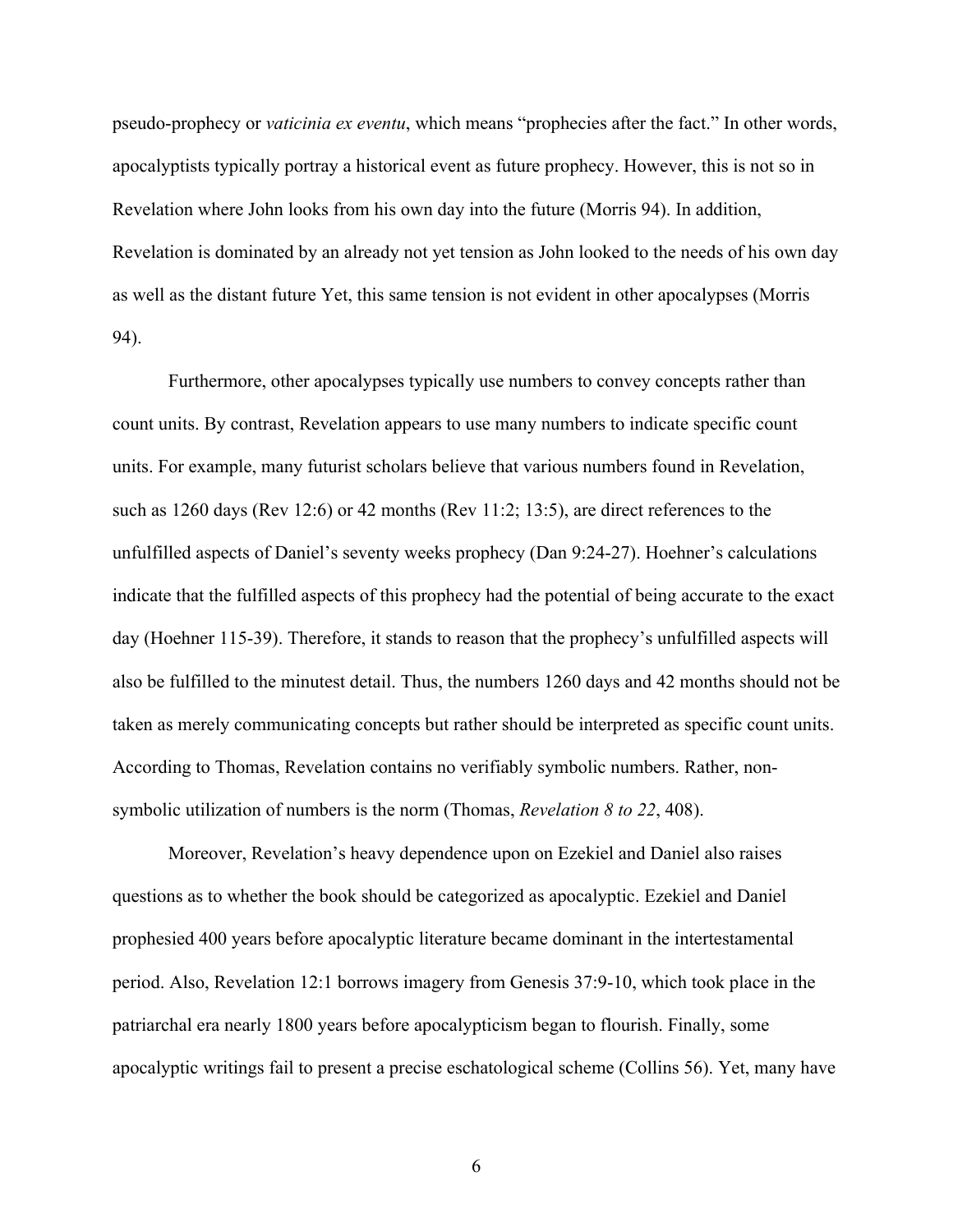argued that Revelation 6-19, with its telescoping and fixed seven-year duration, does communicate a fixed eschatological scheme. A chronology of events also seems to be employed in Revelation 20-22.

In sum, although Revelation has many affinities with apocalyptic literature, it is difficult to classify the book as apocalyptic because these similarities seem outweighed by the differences between the two. A better classification for the book is prophecy rather than apocalyptic. This classification best takes into account Revelation's numerous self claims to be prophecy. It also takes into account Revelation's similarity to the pattern exhibited by the Old Testament prophets who not only called God's people to repentance but also comforted them through visions of victory to take place in the distant future (Isa 40–66; Ezek 36–48; Amos 9:11–15). Revelation fits this identical pattern by not only repeatedly calling the seven churches to repentance but also providing these oppressed churches with a prophecy to be fulfilled in the distant future regarding the believer's ultimate triumph (Rev 4–22). Categorizing Revelation as prophetic is also substantiated upon observing that Revelation alludes to the Book of Daniel more than any other Old Testament book. Yet, Jesus specifically referred to Daniel as a prophet (Matt 24:15). Because Revelation's content relies so heavily upon Daniel, it stands to reason that the material found in Revelation should also be categorized as prophetic. The existence of the Greek word *apokalypsis* that appears in the opening verse of the book does not disqualify Revelation from being categorized as prophecy. This word simply means unveiling and does not have the meaning that modern scholars attach to the term "apocalyptic."

The decision to categorize Revelation as of the prophetic genre rather than the apocalyptic genre significantly changes the hermeneutical landscape. If Revelation is prophecy, then one interprets Revelation just as he would interpret any other section of prophetic material.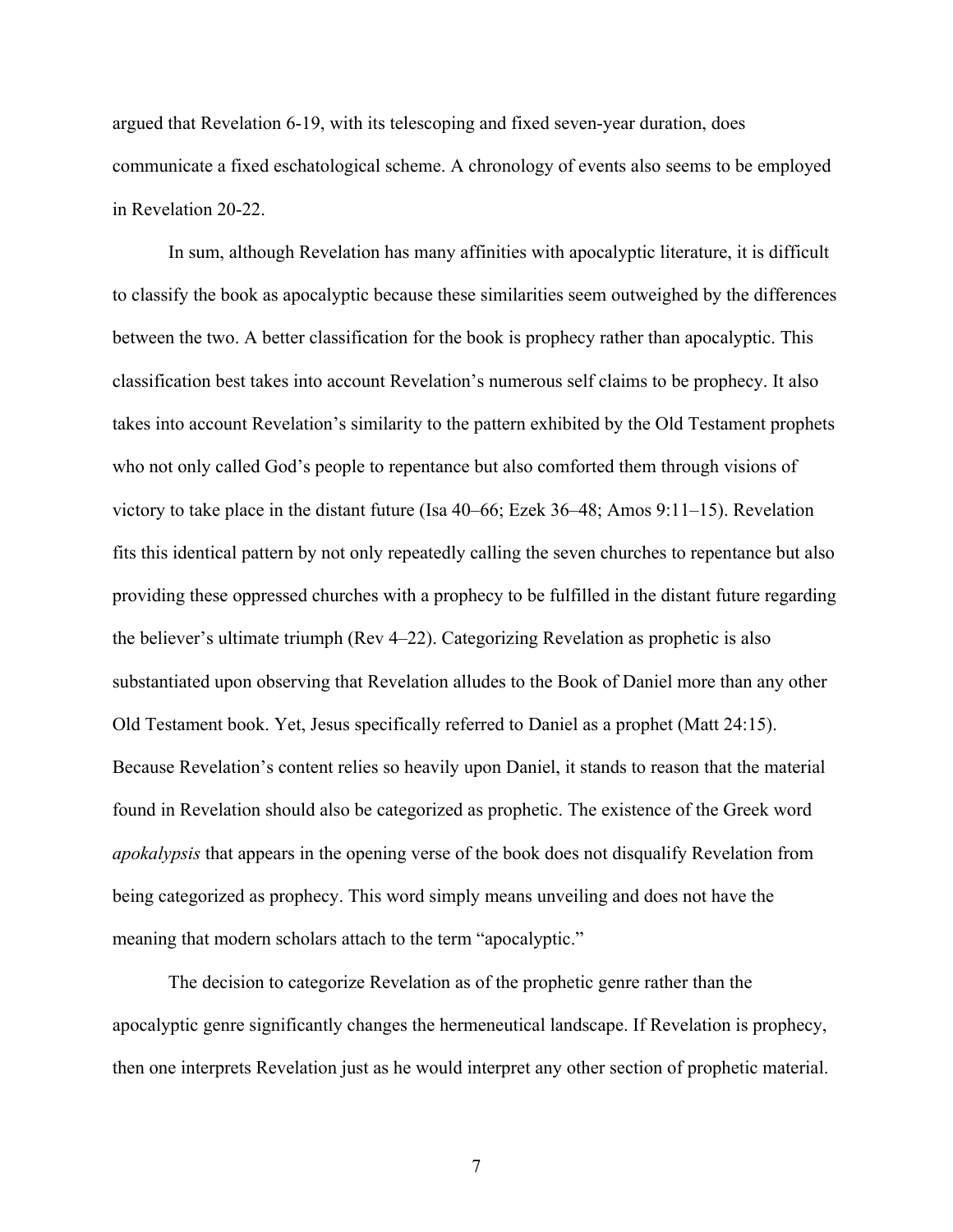The same literal, grammatical, historical method that is used to understand other sections of prophetic material is also what is needed in order to understand Revelation. Therefore, a new set of hermeneutical principles is not needed to properly interpret Revelation (Thomas, *Revelation 1-7*, 38). The previously described hermeneutical doors associated with apocalypticism close to the extent that the genre of the book is prophetic rather than apocalyptic. Instead, the interpreter is confined to literalism, which can be defined as attaching to every word the same meaning that it would have in normal usage.

A consistent application of a literal approach to Revelation logically leads the interpreter away from viewing the book's contents as being fulfilled in the past and instead leads to the futurist interpretation (Tenney 139, 142). A relationship exists between literalism and futurism because the ordinary import of Revelation's words and phrases makes it impossible to argue that Revelation's contents have already been fulfilled. The destruction of half of the world's population (Rev 6:8; 9:15), and the greatest earthquake in human history (Rev 16:18) obviously has never taken place.

By using the literal approach, the interpreter takes Revelation's content in its ordinary sense until he encounters some obvious clue in the text alerting him to the fact that figurative or symbolic language is being employed. How does the interpreter recognize when figurative or symbolic language is being used? One clue involves looking for overt textual indicators alerting the interpreter to the use of figurative language. One such situation is found in Rev 11:8, which notes that Jerusalem "is spiritually called Sodom and Egypt." Here, the use of the adverb "spiritually" is designed to alert the reader to the fact that an allegorical or spiritually application is being made. Another clue involves the use of the word sign (*s\_meion*). When John uses this word, it alerts the interpreter to the fact that he is speaking figuratively or symbolically rather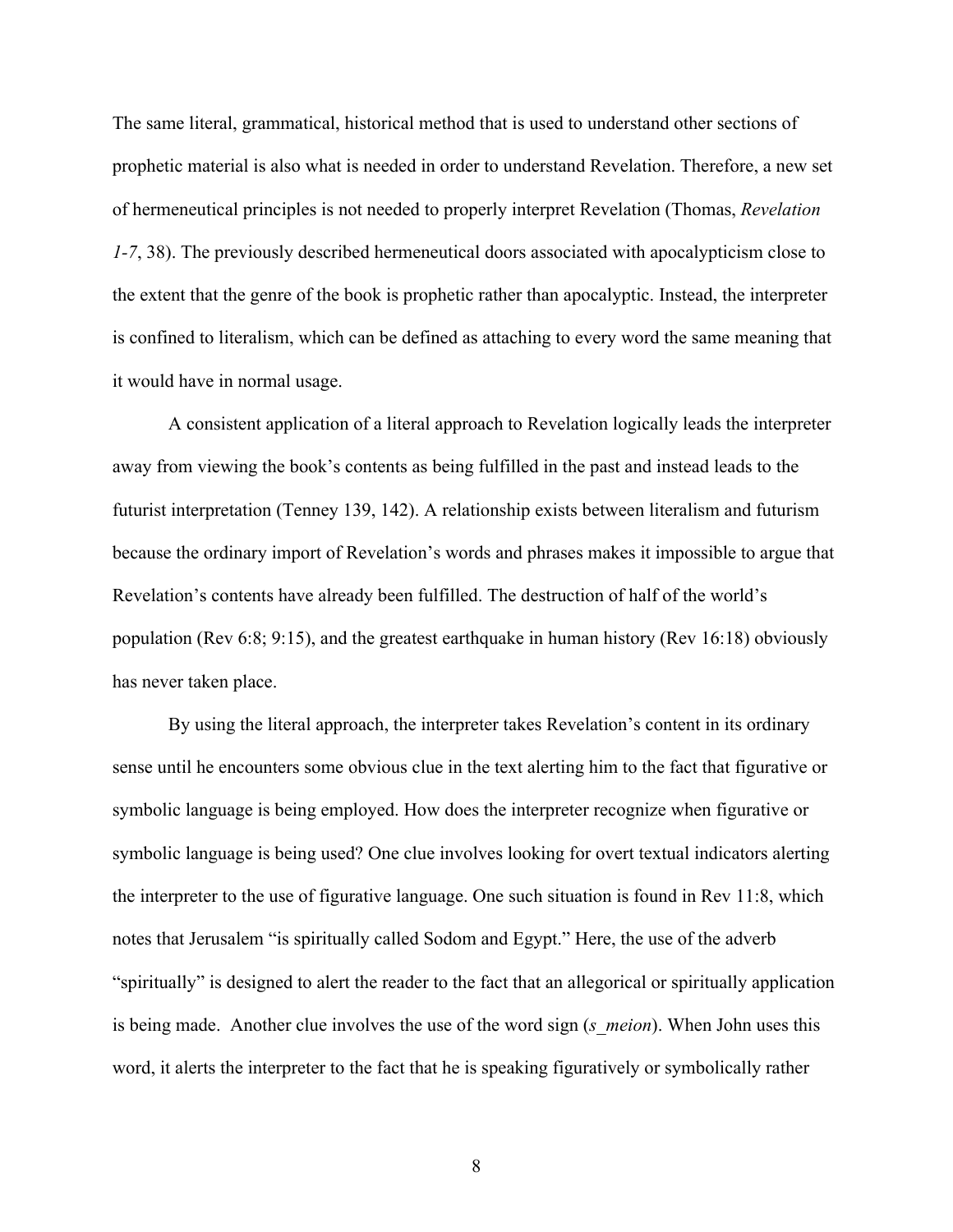than literally. For example, because John uses *s\_meion* to describe the woman in Revelation 12:1, it is obvious that the woman is symbolic or representative of something. Another clue involves the words "like" (*homoios*) or "as" (*h\_s*). When John employs such language, he is indicating a correspondence between what he saw in the vision and what he was trying to describe. For example, Revelation 8:8 says, "…And something like a great mountain burning with fire was thrown into the sea..." The word "like" alerts the interpreter to the fact that John is simply using comparative language to describe what he saw and the mountain is not to be interpreted literally.

Another clue involves an identical correspondence in the Old Testament. Because the leopard, lion, and bear in Revelation 13:2 are also used in Daniel 7 to depict nations, the interpreter is alerted to the fact that John is employing symbolic language. Thus, the leopard, lion, and bear also represent nations in Revelation 13 just as they did in Daniel 7. Yet another clue involves an interpretation in the immediate context. If something is interpreted for the reader, then the thing interpreted is obviously a symbol. The woman in Revelation 17 is obviously a symbol because the immediate context interprets her to be a city (17:18). A final clue involves looking for absurdity. For example, if the woman in Revelation 12:1 were literally clothed with the sun the heat would destroy her. Because a literal interpretation yields an absurd result, symbolic language must be in use.

After identifying figurative or symbolic language, how is such language to be understood? Sometimes the immediate context interprets the symbol. For example, the dragon of Revelation 12:3 is interpreted as Satan in 12:9. Walvoord identifies twenty-six instances in which a symbol is interpreted in the immediate context (Walvoord 29-30). Another method is to see if the same symbol is employed elsewhere in the Old Testament. For example, the same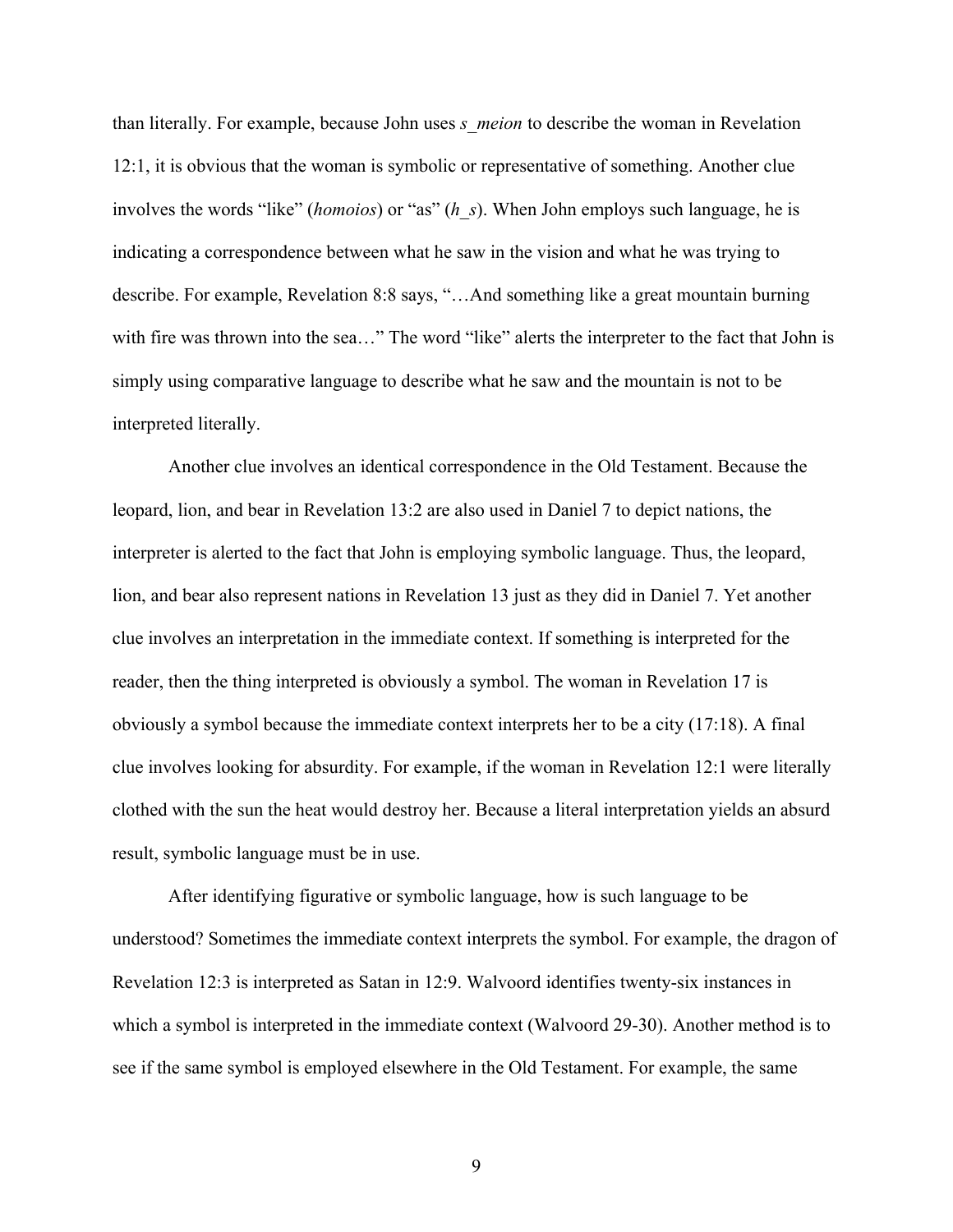symbol of the woman used in Revelation 12:1 is also used in Genesis 37:9-11 to depict Israel. Thus, the woman of Revelation 12 is symbolic of Israel. This strategy is useful because 278 of Revelation's 404 verses allude to the Old Testament. A final method for understanding Revelation's symbolic language is to note that John through his use of "like" or "as" is attempting to describe futuristic events that are beyond his linguistic ability. Thus, he communicates through language of correspondence. In other words, in order to communicate the contents of his vision, he uses similes or language of comparison by equating things from his own world to the futuristic events that he sees in his vision.

In conclusion, probably the most significant decision that the interpreter can make regarding what hermeneutic he will use in interpreting the Book of Revelation is determining if Revelation's character has more in common with the prophetic or apocalyptic genre. Viewing Revelation as apocalyptic opens numerous hermeneutical doors such as code theories, multivalence, symbolic numbers, and viewing Revelation's global language as local language. Conversely, those who see Revelation as belonging to the prophetic genre are bound by the literal, grammatical, historical method of interpretation, which takes Revelation's words or phrases in their ordinary sense unless a convincing textual clue informs the reader to do other wise. While Revelation has some affinities with apocalypticism, these similarities are overshadowed by vast differences between the two. The book has far more in common with prophecy. Thus, the similarities between Revelation and apocalypticism are not sufficient to cause the interpreter to dispense with a consistent application of literalism when deciphering the book.